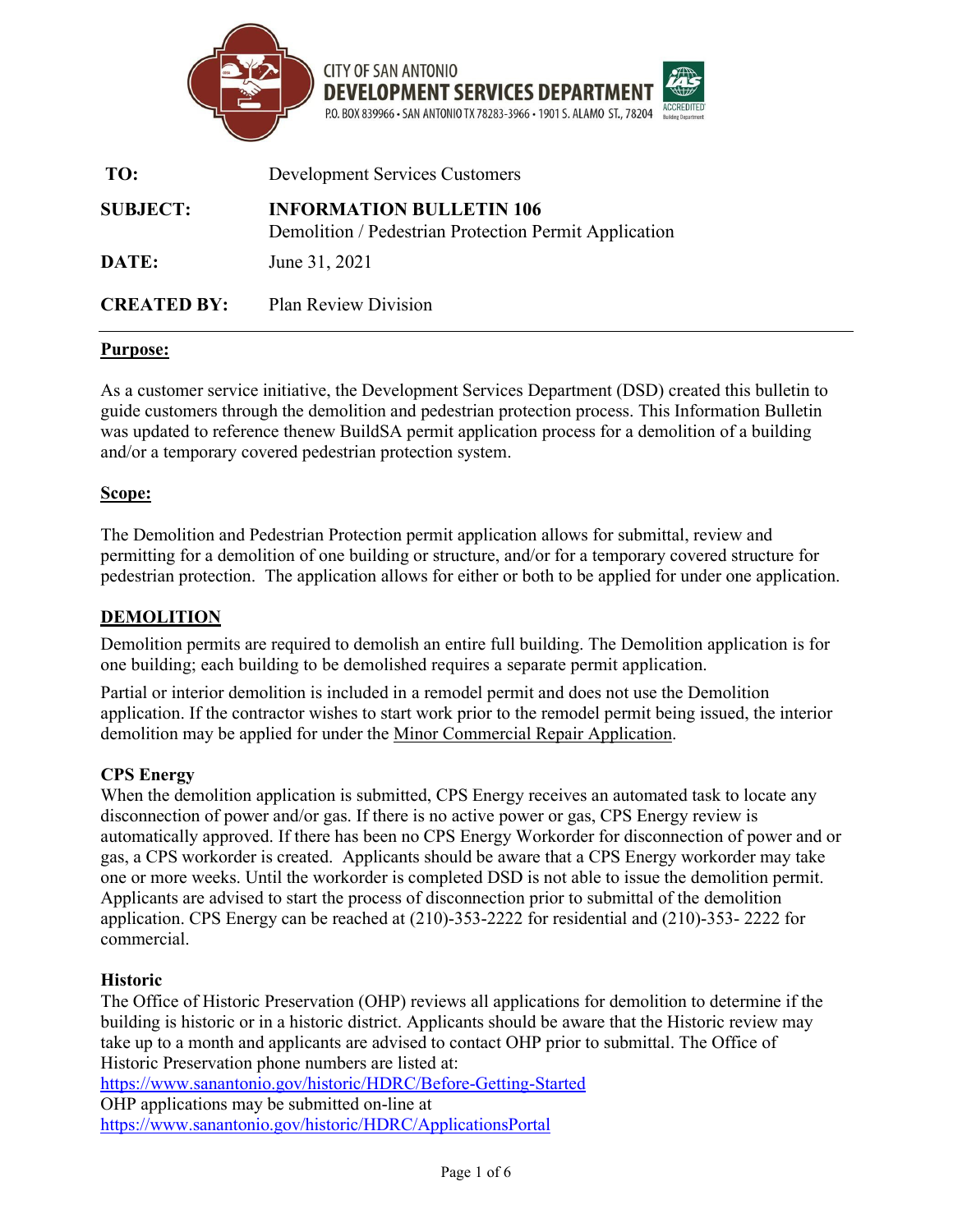# **Tree Preservation**

Heritage and Significant trees are protected for commercial zoning and for residential where there will be a vacant lot (result of demolition). Submittal of an application for demolition includes review of any trees located on the lot and that may be affected by the demolition. Any proposed tree work or removal is included with the demolition permit. No tree work or removal shall occur prior to the permit issued.

#### **Exceptions to Demolition Permits**

Demolition permits are not required for fences, playground equipment, above ground swimming pools, sidewalks or driveways, decks, oil derricks, shade cloth structures, or mechanical equipment, residential sheds (or commercial less than 300 square feet) and similar accessory structures.

## **Contractor Requirements for Demolition Permits**

For residential structure 2-stories or more, or for commercial structures, the demolition permit application shall be obtained by a Licensed Professional (**city registered demolition contractor)** with up-to-date insurance and bond requirements. Insurance and bonds are checked at the time of submittal.

## **Property Owner Demolition**

The permit for demolition may be submitted by the property owner for single story residential structures with proof of ownership. Commercially zoned properties that have single family or duplex residential uses may also be demolished bythe property owner.

## **Permit Review Process:**

- 1. Login to your ACA account and apply on-line for a Demolition Pedestrian Protection Application at: <https://aca.sanantonio.gov/CitizenAccess/Default.aspx> You may submit a paper application (attached) for a fee, all other documents are required tobe submitted digitally on-line through the portal account.
- 2. Upload Plans and Documents through the ACA account
- 3. A completeness review will ensure that all electronic documents are received.
- 4. A building review (Minor Structure) and tree review will be performed within 3-business days.
- 5. Historic and CPS Energy reviews may take longer as indicated above.
- 6. After all reviews are approved, pay all review and permit fees based on the Fee [Schedule.](https://www.sanantonio.gov/DSD/Online/Fee/Fee-Schedule)

If temporary covered pedestrian protection is applied for with a demolition, a separate pedestrian protection permit is issued as well as the demolition permit.

#### **Tree Removal without Permit**

Section 35-493(c) of the UDC titled "Work Commencing Before Issuance of a Tree Permit" states that "Any person who commences any work requiring a tree permit before obtaining such permit shall be subject to a fine of \$2000.00 and any additional fees established in Appendix 'C' of the UDC".

#### **Plumbing**

The demolition contractor shall have a licensed plumbing contractor obtain a permit to properly cap the sewer/main drain line from the structure to prevent debris and vermin from entering, contaminating, or causing any damage the city's sewer system.

#### **Security Fence**

All demolition projects shall require the demolition contractor and/or property owner to erect and maintain a 6-ft high security fence around the perimeter of the demolition project for the duration of the demolition process.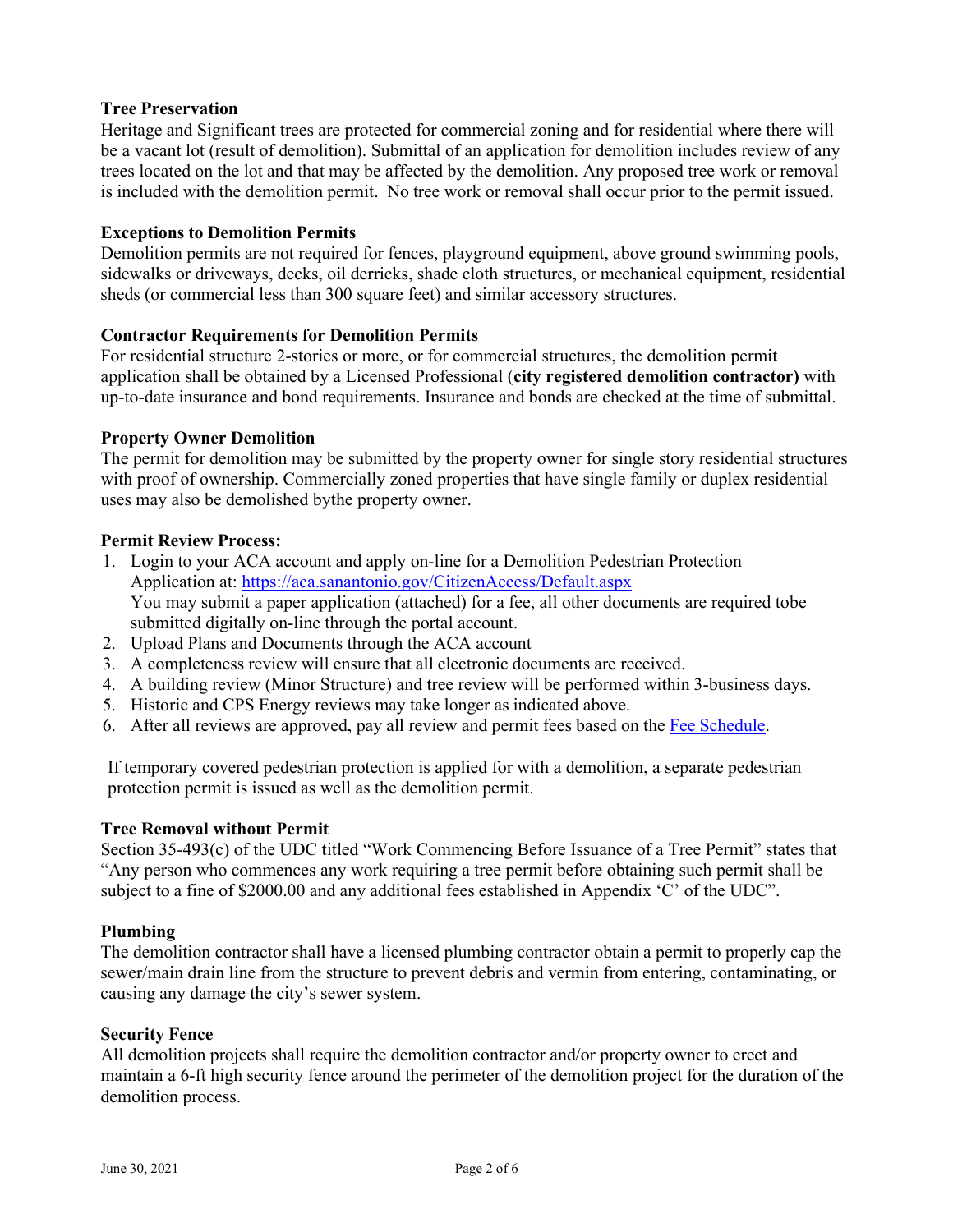#### **Documents:**

- □ **Site Plan or Construction Plan – Other:** A site plan that is to scale showing the property lines, the location of any building(s) or structure(s) within the site to be demolished and the street(s) and other right-of-way adjacent to the property. The site plan shall also show the dimensions from the structure to all property lines, city sidewalks, streets, and other buildings.The Site Plan shall show the 6-foot security fence, proposed barriers, and any proposed temporary pedestrian protection systems.
- □ **Construction Plan - Pedestrian Walkway:** Construction design plan sheets of the temporary covered pedestrian protection walkway if part or entire scope of the application. Requires Texas Professional Engineer design. See Pedestrian Protection below for details.
- □ **Means and Method Letter (commercial):** A detailed letter describing the timetable from start to finish of thedemolition process. The letter shall also discuss the method and equipment to be utilized in performing the demolition process.
- □ **Owner Authorization Letter:** A notarized letter from the owner of the property authorizing the demolition if the demolition is to be performed by anyone other than the legal owner of the property. A owner signed copy of the contract may be submitted as an alternative.
- □ **Engineer Review/Letter:** Structures 2-stories or higher or structures with basements shall require a stamped and signed letter from a Texas licensed engineer retained by the Demolition Contractor or the Owner. The letter shall discuss the engineer's assessment of buildings being considered for demolition. The letter shall include, at a minimum:
	- a. Description of the construction of the building (to include approximate dimensionsand height, framing and foundation type).
	- b. A review of the proposed demolition process and an opinion of the ability of the building to be demolished without the use of bracing or shoring.
	- c. If bracing or shoring is suggested by the engineer, the engineer shall provide guidance. The guidance may be in the form of plans, schematics or diagrams andshould be included in the report, as needed.
	- d. The letter should follow the general format provided in this information bulletin. According to the Building Official's discretion, the engineer's letter may not be required if the building to be demolished is on a site such that the distance to the nearest structure or property line in any direction is more than two times the maximum height of the building.

If the demolition is selective as part of a new construction project, the engineer's letter may come from the Engineer of Record for that project, or it may come from another qualified engineer.

- □ **Public Works Right-of-Way and Permit Division:** When the structure(s) is 5ft or closer to the front property line or any street side, or any closure of the public sidewalk by a fence or barricade is contemplated, a copy of the permit from Public Works Right-of-Way and Permits Division to close sidewalks, streets or alleys shall be provided with the application. The sidewalk or lane closing permit number will be required to issue the demolition permit.
- □ **Asbestos Survey (Commercial Projects Only):** A site specific Asbestos Survey report shall be submitted. City of San Antonio Ordinance No.89710 and the Texas Department of State Health Services regulations require an asbestos Survey to be conducted in all commercial buildings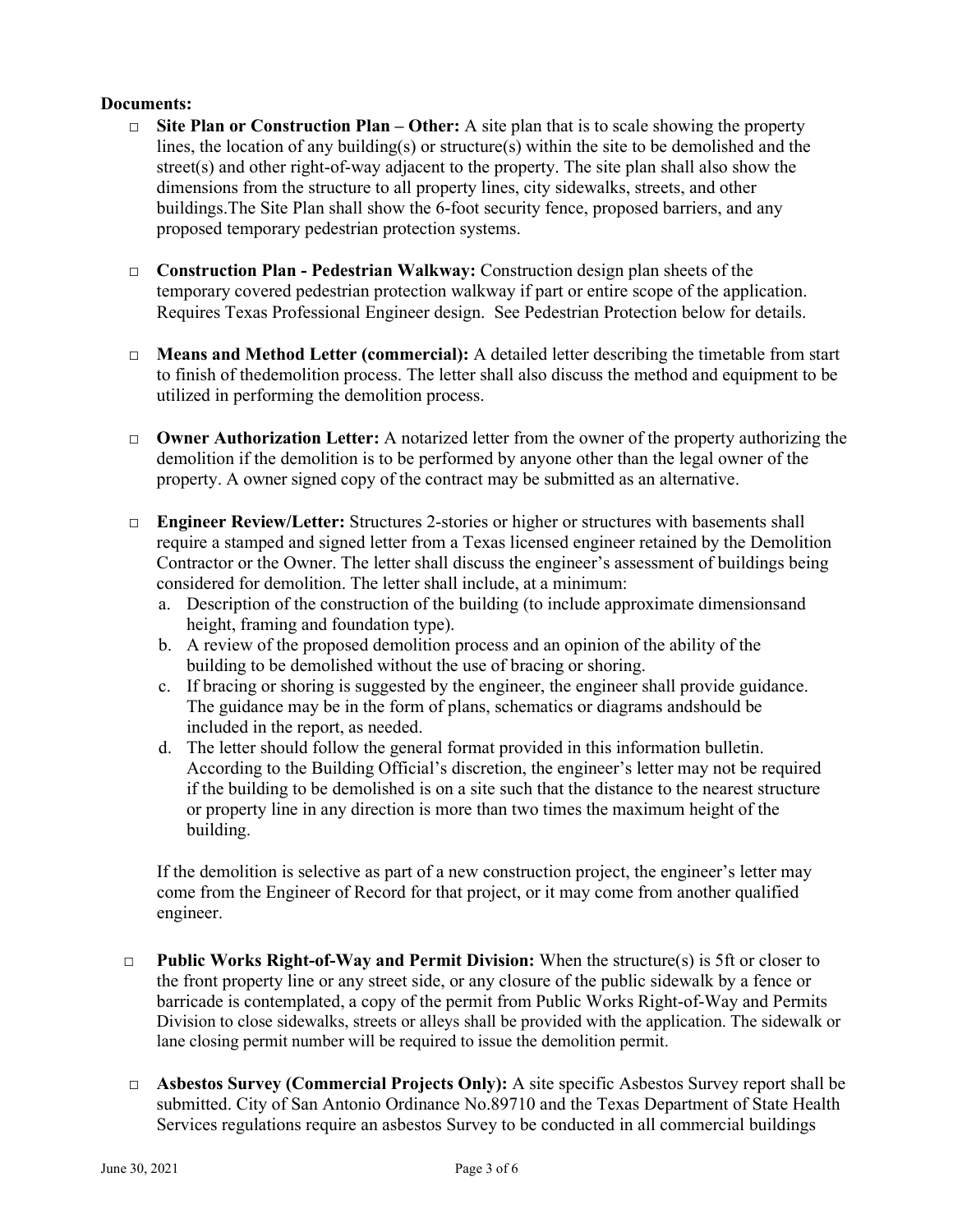before performing any renovation or demolition on a regulated structure. The Ordinance requires proof of the survey prior to issuance of a building permit for all renovation or demolition activities. DSD administers this program and enforces the requirement.

□ **Security Fence:** Provide location and proof of intent to use a 6-foot chain link security fence around the site. All demolition projects shall require the demolition contractor and/or property owner to erect and maintain a 6-ft high security fence around the perimeter of the demolition project for the duration of the demolition process.

#### **Protection of Public Streets and Sidewalks**

Section 3303.2 of the IBC states that, "the work of demolishing any building shall not be commenced until pedestrian protection is in place as required by this chapter". Section 3306, Table 3306.1 of the IBC outlines the specific requirements for pedestrian protection.

| <b>HEIGHT OF</b><br><b>CONSTRUCTION LINE</b> | DISTANCE FROM CONSTRUCTION TO LOT TYPE OF PROTECTION                                | <b>REQUIRED</b>             |
|----------------------------------------------|-------------------------------------------------------------------------------------|-----------------------------|
| 8 feet or less                               | Less than 5 feet                                                                    | Construction railings       |
|                                              | 5 feet or more                                                                      | None                        |
| More than 8 feet                             | Less than 5 feet                                                                    | Barrier and covered walkway |
|                                              | 5 feet or more, but not more than one-fourth the<br>height of construction          | Barrier and covered walkway |
|                                              | 5 feet or more, but between one-fourth and one-half  <br>the height of construction | Barrier                     |
|                                              | 5 feet or more, but exceeding one-half the height of  <br>construction              | None                        |

# **TEMPORARY COVERED PEDESTRIAN WALKWAYS**

A Temporary Covered Pedestrian Walkway Permit (TCPW) Application is a separate permit that may be applied for under the Demolition Pedestrian Protection Application. Any contractor may apply for a pedestrian walkway, unlike the demolition permit portion of the application that requires a **city licensed demolition contractor**.

This permit is intended for pedestrian protection near new/remodel construction or demolition where public access is required, or as part of exiting pathways from other occupied buildings during construction. If the proposed pedestrian walkway is in the City of San Antonio right of way, separate coordination, and Right of Way Permitting with the Transportation & Capital Improvements (TCI) Department will be required.

P**edestrian Protection Permit (when required):** If the height of the building to be demolished is close to a pedestrian route, and the sidewalk is not to be closed through a Public Works permit, then temporary pedestrian protection structures are required. Provide construction plans and details designed by a Licensed Texas Professional Engineer for pedestrian protection in the submittal.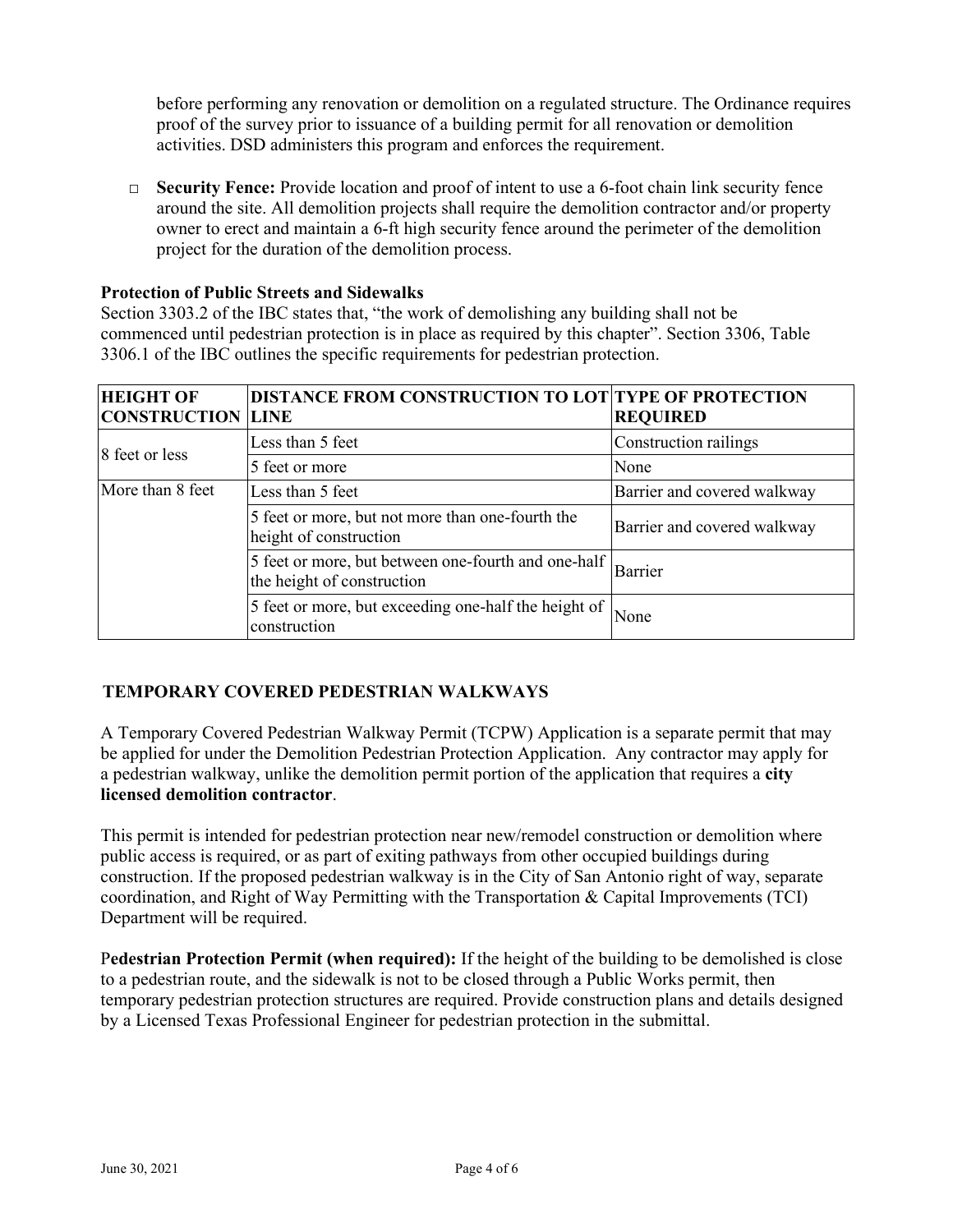## **Pedestrian Protection Documents**

#### **Construction Plan - Pedestrian Walkway:**

- Site plan with scope of work.
- Engineered plan including materials, connection, and attachment details.
- Engineered ground anchor plan.
- Check IBC Section 3104, Chapter 33 for other specific requirements that will be reviewed Provide information as appropriate. (i.e., proper width, fire extinguisher, adequate lighting, etc.)

Inspections are of two types, and both are required to close out the pedestrian protection permit:

- Fire Final Through the San Antonio Fire Department
- Building Final The building inspection may be cleared by calling for City inspections or may be cleared by a stamped and sealed inspection letter by a professional engineer licensed by the State of Texas.

Failed inspections by the City of San Antonio are subject to re-inspection fees.

If you have any questions on this process, please contact the Plans Review Staff at [DSDPlansManagement@sanantonio.gov](mailto:DSDPlansManagement@sanantonio.gov)**.**

#### **Summary:**

This information bulletin is for informational purposes only.

| <b>Prepared by:</b>   | Richard Chamberlin, PE, Development Services Engineer |
|-----------------------|-------------------------------------------------------|
| <b>Reviewed by:</b>   | James Baum                                            |
| <b>Authorized by:</b> | Crystal Gonzales, PE, CBO, Assistant Director         |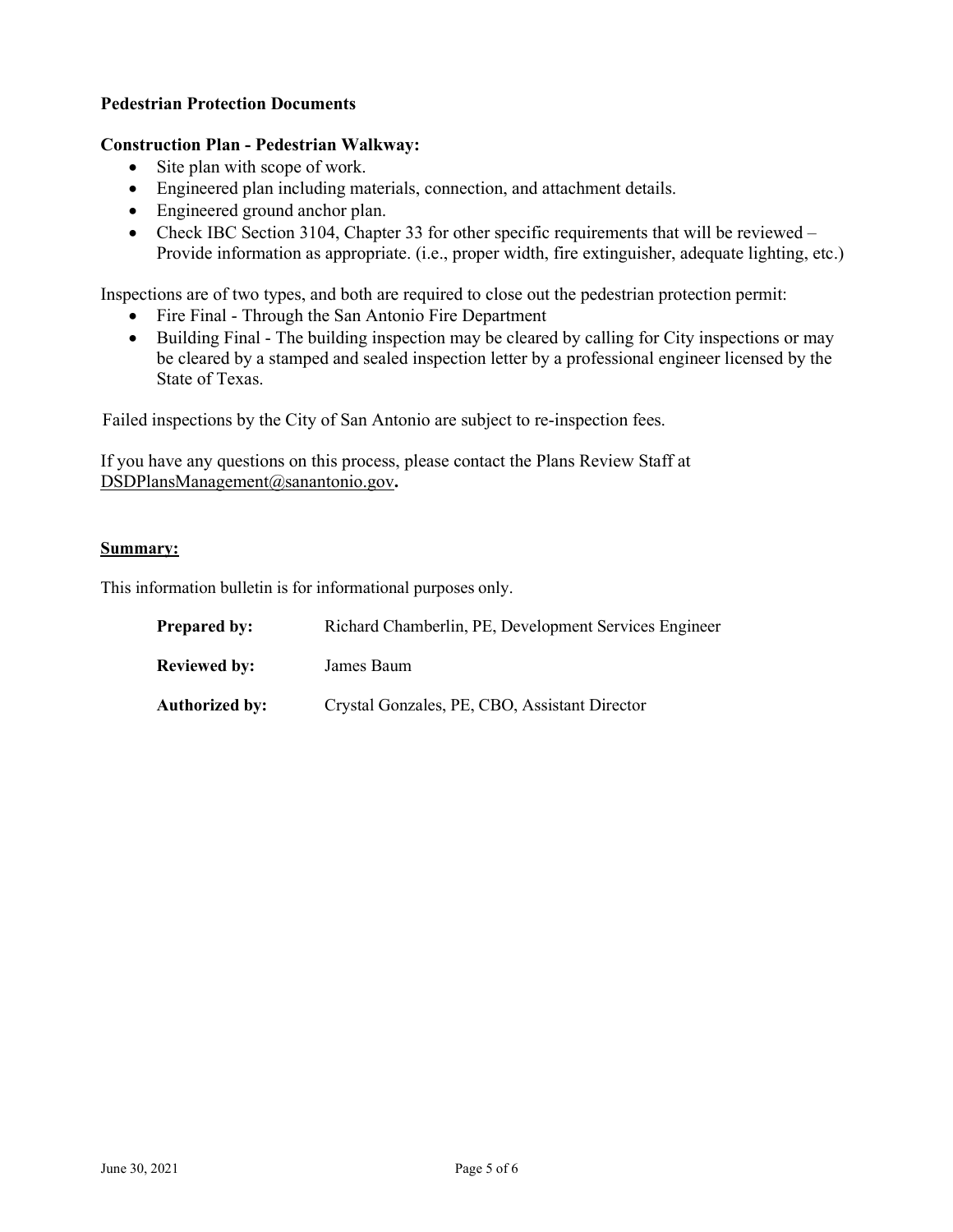# *Engineer's or Engineering Company's Letterhead*

*(Date)*

*(Client Name) (Client Firm Name) (Client Address) (Client Address)*

Referenced Project: *(Project Name) Demolition (Project Address) San Antonio, Texas 782*

Property Legal Description: *(Legal Description from Bexar Appraisal District Account, Property Survey, Deed, Etc.)*

City of San Antonio Building Permit Number:

Dear *(Client):*

The building referenced above is scheduled for demolition by (*demolition contractor*). (*If applicable*:) Drawings of the existing structural framing have been provided for our use. The drawings are titled (*job title*) and were prepared by (*original engineer*) of (*San Antonio, Texas*). The date of the original construction of the building is (*date*). A qualified representative from our office has visited the site to observe the visible condition of the existing structure.

Based on our understanding, the building is framed as follows: (*Description of building framing: foundation, floors, roof, walls*).

As indicated in the contractor's Demolition Work Plan, the proposed demolition process includes (*description of demolition process*). (*If applicable: Bracing drawings are attached*).

Safety measures by the contractor shall be employed before, during, and after demolition to protect the public and adjacent properties. Safety during demolition remains the sole responsibility of the demolition contractor. All demolition activities are to be performed under the direct supervision of a qualified demolition contractor.

Based on our observations of the existing framing and the proposed demolition process, it appears that the sequence of demolition could allow for the existing framing to provide stability during the demolition process. It is therefore our opinion that the building may be demolished in the manner described, and that the framing should remain stable (*EITHER: and* should not require special bracing or reinforcement. OR: with bracing installed as shown in the attached drawings).

This letter is based on professional engineering judgment under the conditions and restrictions described in this document. Please be advised that this report is based on only one site observation (*and our review of structural plans*). An exhaustive analysis was not made and hidden, or unforeseen conditions may exist which affect the stability of the framing. The demolition contractor should notify the demolition engineer upon encountering such conditions. No guarantees or warrantees are either expressed or implied, and no responsibility is assumed for hidden or unknown conditions that might affect the demolition.

If you have any questions, please call.

Respectfully,

[Engineer Signature Here] (Type Engineer Name Here)

ENGINEER SEAL HERE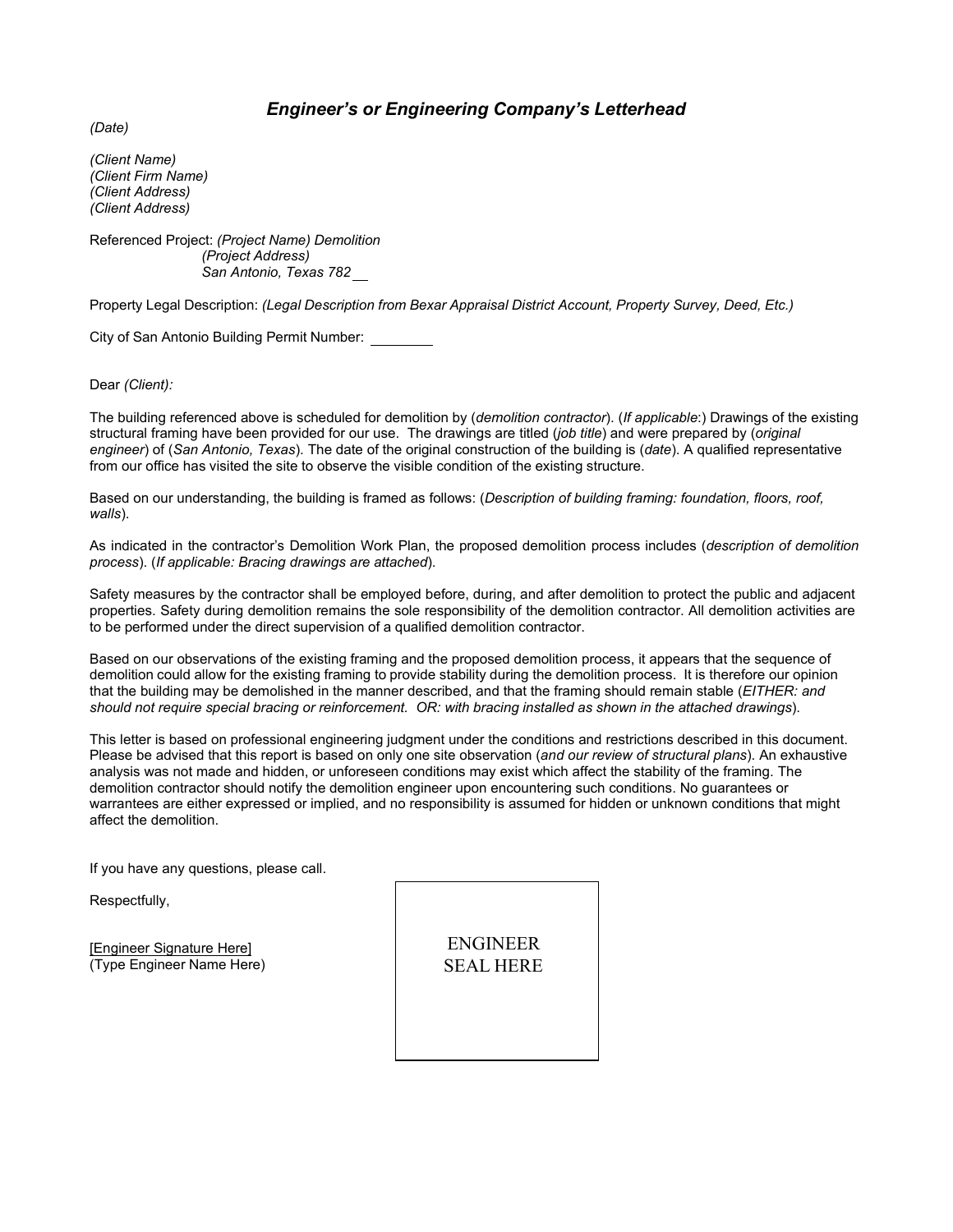



# *"Partnering with our community to build and maintain a safer San Antonio"* **Demolition / Pedestrian Protection Permit Application**

# **Application Information**

**Property Details** *(Required)* (*Address is preferred but only the Parcel number may be provided if known*) *(For CPS Energy purposes, the address must match the address of the CPS meter – electric / gas)*

| Property Street Number: Street Name: Street Name: Name: Name: Name: Name: Name: Name: Name: Name: Name: Name: Name: Name: Name: Name: Name: Name: Name: Name: Name: Name: Name: Name: Name: Name: Name: Name: Name: Name: Name                                                                                                             |                      |  |  |               |
|--------------------------------------------------------------------------------------------------------------------------------------------------------------------------------------------------------------------------------------------------------------------------------------------------------------------------------------------|----------------------|--|--|---------------|
|                                                                                                                                                                                                                                                                                                                                            | Lane Road Street Way |  |  |               |
|                                                                                                                                                                                                                                                                                                                                            |                      |  |  |               |
|                                                                                                                                                                                                                                                                                                                                            |                      |  |  |               |
| Type of Residential Building Permit Application (Required) (check one, or both. Checking both creates separate permits.)<br>Demolition (Full demolition of a building or structure)<br>Covered Walkway - Pedestrian Protection (may be in City right-of way, or in city or private property)<br>Type of Building or Location of Structure: |                      |  |  |               |
| Single-Family<br>Commercial                                                                                                                                                                                                                                                                                                                |                      |  |  |               |
| <b>Applicant Contact Details</b>                                                                                                                                                                                                                                                                                                           |                      |  |  |               |
|                                                                                                                                                                                                                                                                                                                                            |                      |  |  |               |
| Applicant Contact Mailing Address: No. 1996. The Contract Only 1996. The Contract Only 1996. The Contract Only 1996.                                                                                                                                                                                                                       |                      |  |  |               |
| City: State: State: Zip Code:                                                                                                                                                                                                                                                                                                              |                      |  |  |               |
|                                                                                                                                                                                                                                                                                                                                            |                      |  |  |               |
| Demolition / Pedestrian Protection permit application                                                                                                                                                                                                                                                                                      |                      |  |  | June 30, 2021 |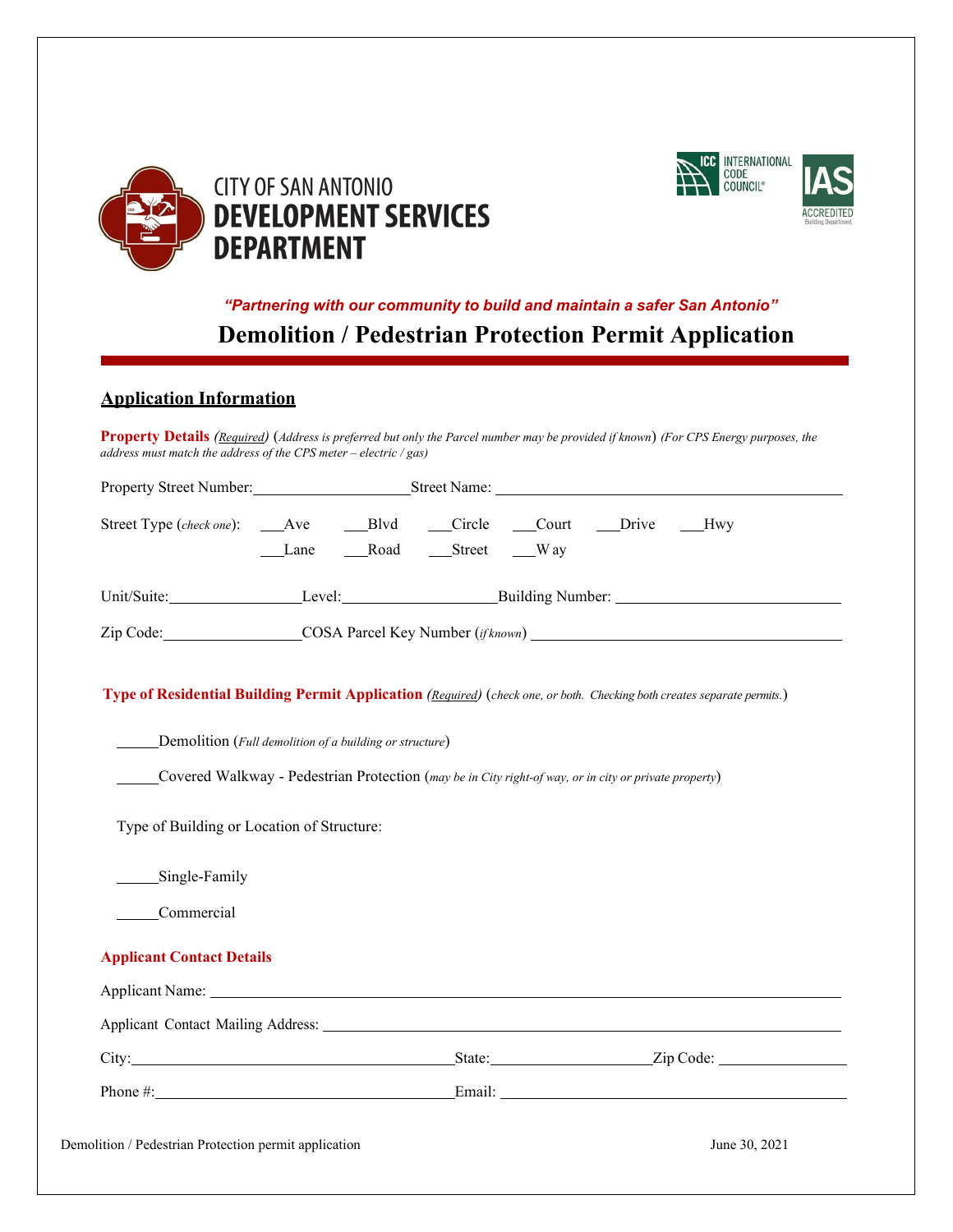| <b>Engineer</b> (required Pedestrian Protection)<br><b>Escrow Owner</b><br>If Demolition, are you the property owner and responsible? (Required) _________Yes _________No<br>(Initial if Yes, I am the property owner) I attest that I am the legal owner of this property.<br>Licensed Professional (Registered Home Builder) Contact Details (Required if you are not the property owner - answered "No" above.)<br>(Required for any two-story single-family dwelling unit, or two-story accessory structure)<br>Licensed Professional Company Information (Required if Company Name/Business Owner above is not checked.)<br>LP Company Mailing Address: North American Company Mailing Address:<br><b>General Information</b><br><b>Scope of Work (Required)</b> | Authorized Agent | Company Name/Business Owner |  |
|-----------------------------------------------------------------------------------------------------------------------------------------------------------------------------------------------------------------------------------------------------------------------------------------------------------------------------------------------------------------------------------------------------------------------------------------------------------------------------------------------------------------------------------------------------------------------------------------------------------------------------------------------------------------------------------------------------------------------------------------------------------------------|------------------|-----------------------------|--|
|                                                                                                                                                                                                                                                                                                                                                                                                                                                                                                                                                                                                                                                                                                                                                                       |                  |                             |  |
|                                                                                                                                                                                                                                                                                                                                                                                                                                                                                                                                                                                                                                                                                                                                                                       |                  |                             |  |
|                                                                                                                                                                                                                                                                                                                                                                                                                                                                                                                                                                                                                                                                                                                                                                       |                  |                             |  |
|                                                                                                                                                                                                                                                                                                                                                                                                                                                                                                                                                                                                                                                                                                                                                                       |                  |                             |  |
|                                                                                                                                                                                                                                                                                                                                                                                                                                                                                                                                                                                                                                                                                                                                                                       |                  |                             |  |
|                                                                                                                                                                                                                                                                                                                                                                                                                                                                                                                                                                                                                                                                                                                                                                       |                  |                             |  |
|                                                                                                                                                                                                                                                                                                                                                                                                                                                                                                                                                                                                                                                                                                                                                                       |                  |                             |  |
|                                                                                                                                                                                                                                                                                                                                                                                                                                                                                                                                                                                                                                                                                                                                                                       |                  |                             |  |
|                                                                                                                                                                                                                                                                                                                                                                                                                                                                                                                                                                                                                                                                                                                                                                       |                  |                             |  |
|                                                                                                                                                                                                                                                                                                                                                                                                                                                                                                                                                                                                                                                                                                                                                                       |                  |                             |  |
|                                                                                                                                                                                                                                                                                                                                                                                                                                                                                                                                                                                                                                                                                                                                                                       |                  |                             |  |
|                                                                                                                                                                                                                                                                                                                                                                                                                                                                                                                                                                                                                                                                                                                                                                       |                  |                             |  |
|                                                                                                                                                                                                                                                                                                                                                                                                                                                                                                                                                                                                                                                                                                                                                                       |                  |                             |  |
|                                                                                                                                                                                                                                                                                                                                                                                                                                                                                                                                                                                                                                                                                                                                                                       |                  |                             |  |
|                                                                                                                                                                                                                                                                                                                                                                                                                                                                                                                                                                                                                                                                                                                                                                       |                  |                             |  |
|                                                                                                                                                                                                                                                                                                                                                                                                                                                                                                                                                                                                                                                                                                                                                                       |                  |                             |  |
|                                                                                                                                                                                                                                                                                                                                                                                                                                                                                                                                                                                                                                                                                                                                                                       |                  |                             |  |
|                                                                                                                                                                                                                                                                                                                                                                                                                                                                                                                                                                                                                                                                                                                                                                       |                  |                             |  |

Demolition / Pedestrian Protection permit application June 30, 2021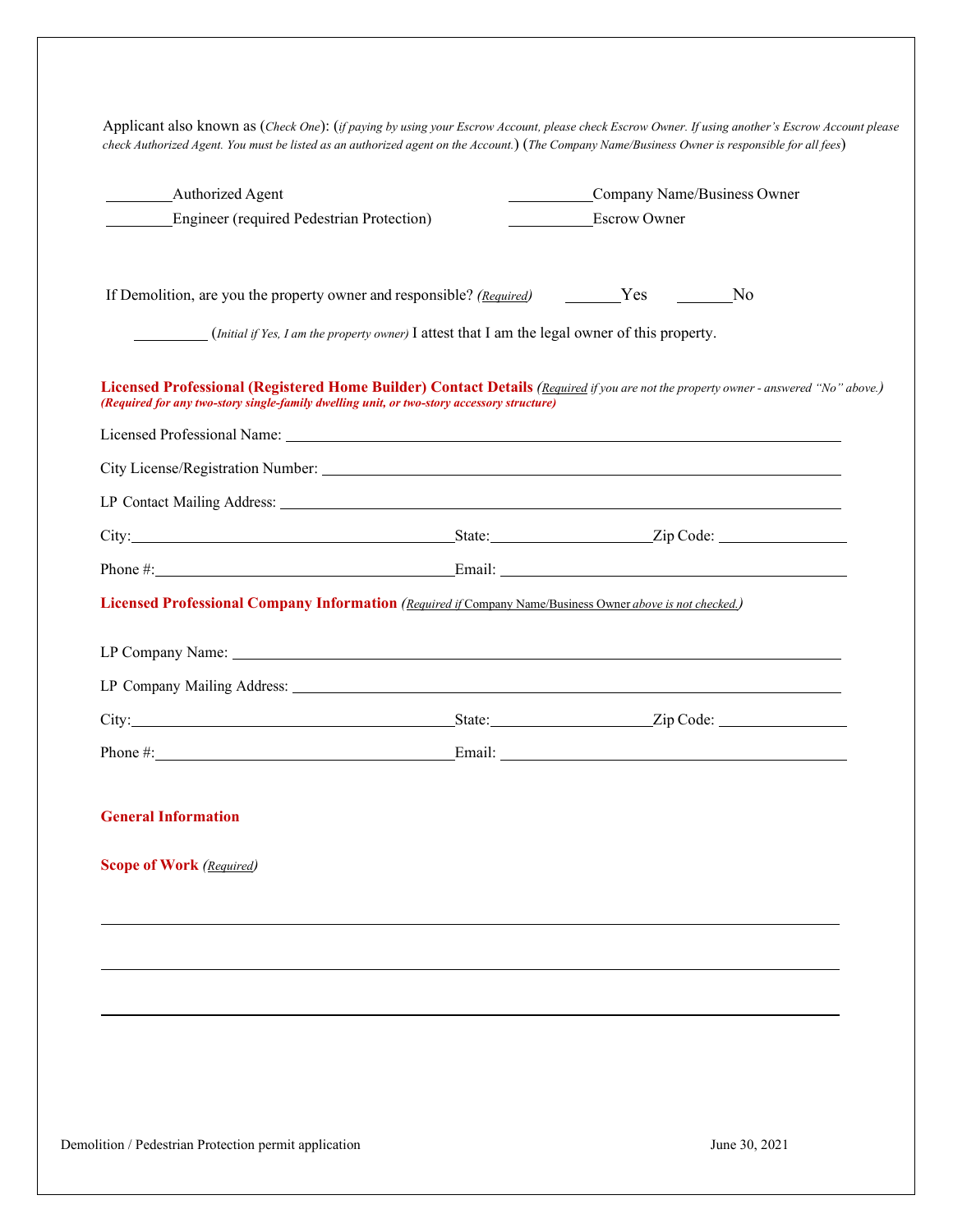Is this application associated with a Building Project for a new building, remodel, or addition? *(Required)*:

| Yes                                                                                                                                                              | No            |                             |                         |
|------------------------------------------------------------------------------------------------------------------------------------------------------------------|---------------|-----------------------------|-------------------------|
|                                                                                                                                                                  |               |                             |                         |
| Is the owner an ISD or Alamo College District and a part of the Interlocal Agreement? (Required)                                                                 |               |                             |                         |
| <u>Yes</u>                                                                                                                                                       | No.           |                             |                         |
| If a Right of Way permit is required, what is the number?                                                                                                        |               |                             |                         |
| Will this require a street closure? (Required)                                                                                                                   | Yes           | No                          |                         |
| Will this require a sidewalk closure? (Required)                                                                                                                 | Yes           | No                          |                         |
| <b>Demolition Details</b> (This section is Required for a demolition application)                                                                                |               |                             |                         |
| Is this an department approved emergency demolition? (Required)<br>Yes                                                                                           |               |                             | No                      |
| Expected Date to start demolition?                                                                                                                               |               |                             |                         |
|                                                                                                                                                                  |               |                             |                         |
| Will an electric service be required to be disconnected?<br><u>Yes</u><br>N <sub>0</sub>                                                                         |               |                             |                         |
| Will a gas service be required to be disconnected?                                                                                                               | Yes           | N <sub>0</sub>              |                         |
| Will explosives be used for demolition?                                                                                                                          | <u>Yes</u>    | No.                         |                         |
| Will a crane be used for demolition?                                                                                                                             | Yes           | $\overline{\phantom{a}}$ No |                         |
| Are there underground fuel tanks being removed                                                                                                                   |               | <u>Yes</u>                  | $\rule{1em}{0.15mm}$ No |
| Will the demolition involve engineered bracing?<br>Yes                                                                                                           |               |                             | No.                     |
| What was the approximate date the building was built?                                                                                                            |               |                             |                         |
| Pre 1900<br>$1900 - 1910$                                                                                                                                        | $1911 - 1920$ | $1921 - 1930$               |                         |
| 1931 - 1940<br>$1941 - 1950$                                                                                                                                     | $1951 - 1960$ | Post 1960                   |                         |
| Check why the building is being demolished: (Check only one, or primary reason of more than one)                                                                 |               |                             |                         |
| City Order Code Compliance<br>New Construction                                                                                                                   |               | Clear and Sell the Lot      |                         |
| Repair and Maintenance Costs Vacant Security Concerns                                                                                                            |               | Environmental Abatement     |                         |
| Emergency Demolition/Fire Collapse                                                                                                                               |               |                             |                         |
| Do you plan to salvage or reclaim any materials prior to demolition work?<br>Ves No                                                                              |               |                             |                         |
| Does this building have an approved Non-conforming Use?<br>(The owner must be made aware that any non-conforming use will be lost if the building is demolished) |               | No Nesternal Contract No.   |                         |
|                                                                                                                                                                  |               |                             |                         |
| Demolition / Pedestrian Protection permit application                                                                                                            |               | June 30, 2021               |                         |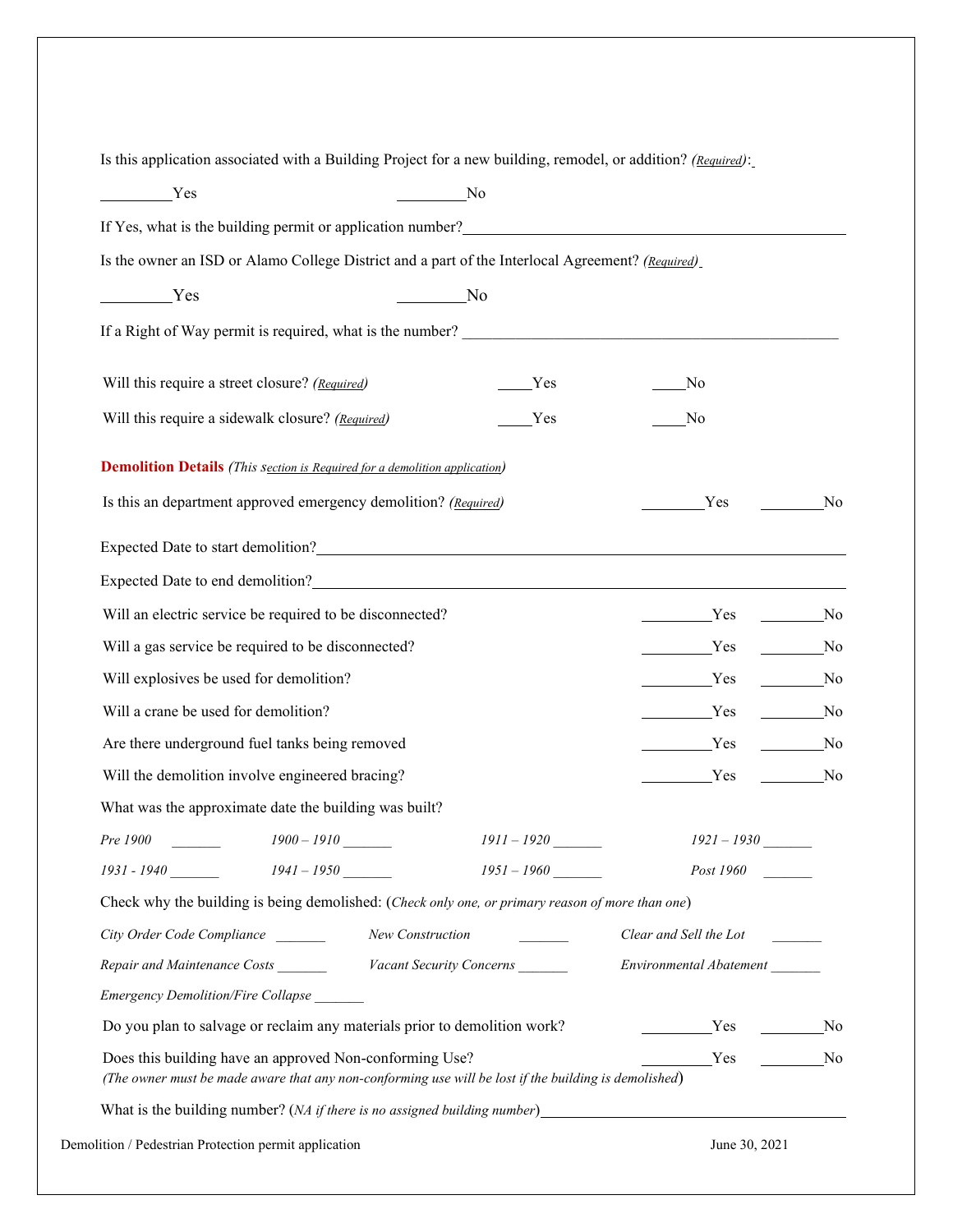| Is there a basement?                                                                                |  | No Nesternal No                                                                                                                                                                                                                                                                                                                                                                                                                                                            |  |
|-----------------------------------------------------------------------------------------------------|--|----------------------------------------------------------------------------------------------------------------------------------------------------------------------------------------------------------------------------------------------------------------------------------------------------------------------------------------------------------------------------------------------------------------------------------------------------------------------------|--|
|                                                                                                     |  | Closest distance to a property line:                                                                                                                                                                                                                                                                                                                                                                                                                                       |  |
|                                                                                                     |  | Closest distance to a sidewalk: North Management of the set of the set of the set of the set of the set of the set of the set of the set of the set of the set of the set of the set of the set of the set of the set of the s                                                                                                                                                                                                                                             |  |
|                                                                                                     |  | Closest distance to a street/travel lane: 1000 minutes and the state of the state of the state of the state of the state of the state of the state of the state of the state of the state of the state of the state of the sta                                                                                                                                                                                                                                             |  |
|                                                                                                     |  | Building construction type: Metal Concrete Heavy Timber                                                                                                                                                                                                                                                                                                                                                                                                                    |  |
|                                                                                                     |  |                                                                                                                                                                                                                                                                                                                                                                                                                                                                            |  |
| Covered Pedestrian Protection Details (Section is Required for a pedestrian protection application) |  |                                                                                                                                                                                                                                                                                                                                                                                                                                                                            |  |
| Is the pedestrian protection in City Right of Way?                                                  |  | Ves No                                                                                                                                                                                                                                                                                                                                                                                                                                                                     |  |
|                                                                                                     |  |                                                                                                                                                                                                                                                                                                                                                                                                                                                                            |  |
|                                                                                                     |  |                                                                                                                                                                                                                                                                                                                                                                                                                                                                            |  |
|                                                                                                     |  |                                                                                                                                                                                                                                                                                                                                                                                                                                                                            |  |
|                                                                                                     |  | Expected Date the pedestrian protection will be removed?<br><u>Letter and the pedestrian protection will be removed?</u>                                                                                                                                                                                                                                                                                                                                                   |  |
| Will electrical be provided requiring a licensed electrical contractor?                             |  | Ves No                                                                                                                                                                                                                                                                                                                                                                                                                                                                     |  |
| Acknowledgement (All acknowledgements must be initialed)                                            |  |                                                                                                                                                                                                                                                                                                                                                                                                                                                                            |  |
|                                                                                                     |  | I acknowledge that as the demolition contractor or homeowner, I am hereby under notice that the demolition                                                                                                                                                                                                                                                                                                                                                                 |  |
|                                                                                                     |  | debris shall be transported to an approved and permitted landfill site. Failure to comply will constitute a violation<br>of "Vernon's Texas Civil Statues Article 4477-7, Section 8a (1), (2) and 4477-6(a), Section 2.022 and 2.04.                                                                                                                                                                                                                                       |  |
|                                                                                                     |  | I acknowledge that all demolition projects shall require the demolition contractor and/or property owner to erect<br>and maintain a 6-foot-high security fence around the perimeter of the project for the duration of the demolition<br>process. Demolition contractors shall obtain a permit for the required fence if the fence will be permanent.                                                                                                                      |  |
| Information Bulletin 234 for additional information."                                               |  | I understand that the City of San Antonio only enforces City, State and Federal zoning and development<br>ordinances and statutes and does not enforce covenants and deed restrictions (CC&Rs). It is imperative and<br>incumbent upon me the applicant to verify the existence of any CC&Rs that may be applicable to my project. See                                                                                                                                     |  |
|                                                                                                     |  | By checking this box, I certify that as the homeowner or contractor, I have read and understand the requirements<br>for Residential Fence Application installations. I further certify that the information I have provided is true and<br>correct and hereby agree that if the permit is issued, all provisions of the City Ordinance will be complied with<br>whether herein specified or not and that compliance with the currently adopted Building Code is required." |  |
| his/her authorized agent."                                                                          |  | I understand that the permit, if issued, belongs to the property owner and that I am submitting as the owner or                                                                                                                                                                                                                                                                                                                                                            |  |